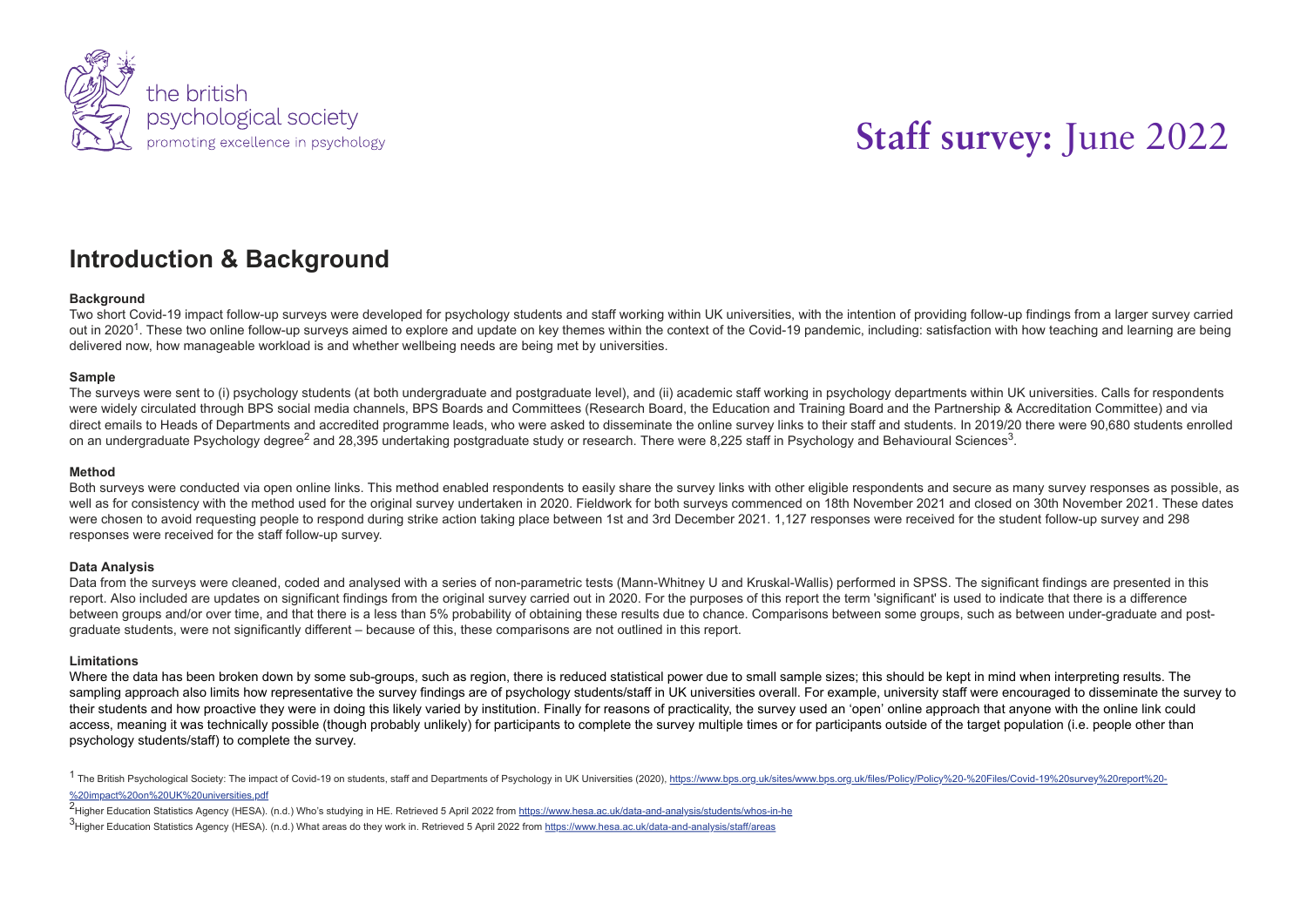

# **Staff Research**

#### **Summary**

When asked 'to what extent do you agree with the following: I have enough time to undertake research', 79% (n=234) of staff strongly disagreed or disagreed that they had enough time to undertake research, 14% (n=42) strongly agreed or agreed, and 7% (n=22) neither agreed nor disagreed.

#### **Staff with caring responsibilities**

Results from the survey carried out in 2020 found that staff with caring responsibilities felt they had significantly less time to engage in research related activities. This was also found in the 2021 follow-up survey, where staff with caring responsibilities (n=140) reported they were significantly less likely to have enough time to undertake research compared with staff without caring responsibilities (n=151). See Figure 1.

## **Staff working in Scotland, West Midlands and London area**

Staff working in Scotland (n=24), West Midlands (n=34), and London/home counties ( $n=79$ ) reported that they were significantly less likely to have enough time to undertake research compared with staff working elsewhere in the UK\*. See Figure 2.

#### **Female staff**

Results from the survey carried out in 2020 found that compared to other gender groups, female staff reported a significant decline in time to carry out research. However, in the 2021 follow-up survey no differences were found between females (n=192) and other gender groups (n=106).

#### Figure 1: Research by Caring Responsibilities

## Figure 2: Research by BPS Branch



1. Strongly Disagree / Disagree ●2. Neither agree nor disagree ●3. Strongly Agree / Ag… ●1. Strongly Disagree ●2. Neither agree nor disagree ●3. Strongly Agree / Agree

\*There were too few respondents from BPS Branches East of England (n=2), Northern Ireland (n=1), South West of England (n=4), Welsh (n=3), and Northern Ireland (n=3) to include them in the analysis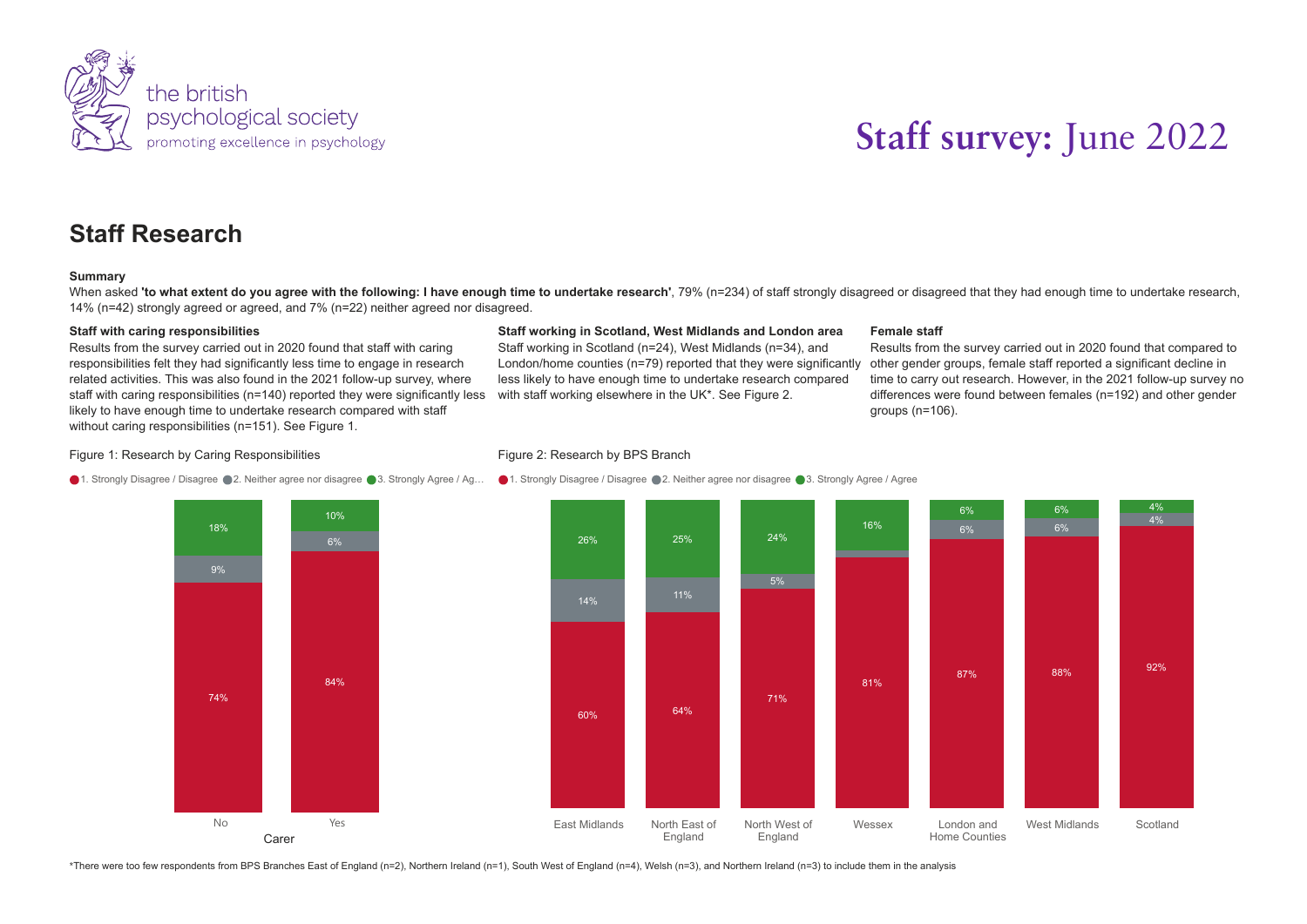

# **Staff Wellbeing**

#### **Summary**

When asked 'over the last 12 months how much do you think your wellbeing needs have been met by your university?'. 10% (n=30) of staff agreed that their wellbeing needs had been met to a great extent by their university, 41% (n=123) agreed that their needs had somewhat been met, 35% (n=104) thought that their needs had been met very little and 13% (n=40) said that their wellbeing needs had not been met at all by their university.

## **Staff reporting a disability, impairment, learning difference or long-term condition**

Staff reporting a disability, impairment, learning difference or longterm condition (n=64) were significantly less likely to agree that their wellbeing needs had been met by their university, compared with staff who did not report this (n=223). See Figure 3.

## **Staff working in the East Midlands**

Staff working in the East Midlands (n=43) agreed significantly more that their wellbeing needs had been met by their university compared with staff working elsewhere in the UK\*. See Figure 4.

## **Staff with caring responsibilities**

Results from the survey carried out in 2020 found that staff with caring responsibilities had significantly lower wellbeing than staff without caring responsibilities. However, this was not found in the 2021 follow-up survey, where no differences were found between staff with (n=140) and without caring responsibilities (n=151).

#### Figure 3: Staff Wellbeing by Disability



#### Figure 4: Staff Wellbeing by BPS Branch

#### ● 1. Not at All ● 2. Very Little ● 3. Somewhat ● 4. To a Great Extent



\*There were too few respondents from BPS Branches East of England (n=2), Northern Ireland (n=1), South West of England (n=4), Welsh (n=3), and Northern Ireland (n=3) to include them in the analysis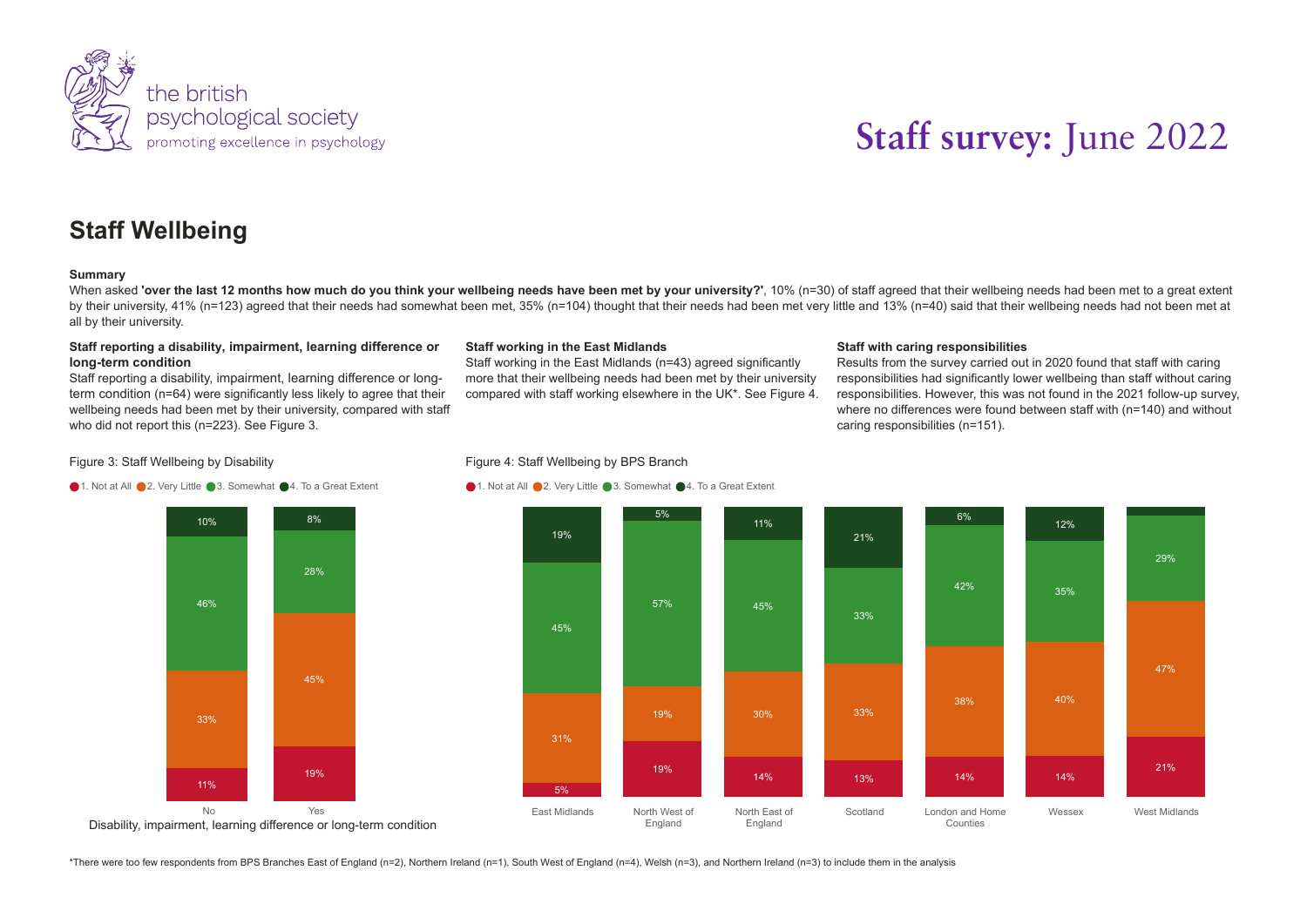

# **Staff Workload**

## **Summary**

When asked 'to what extent do you agree with the following: my workload is manageable', 60% (n=179) of staff strongly disagreed or disagreed that their workload was manageable, 26% (n=76) strongly agreed or agreed and 14% (n=43) neither agreed nor disagreed.

Staff working in the East Midlands (n=43) agreed significantly more that

**Staff working in the East Midlands**

elsewhere in the UK\*. See Figures 6 & 7.

## **Staff reporting a disability impairment, learning difference or longterm condition**

Staff who reported a disability, impairment, learning difference or longterm condition (n=64) reported that they were significantly less likely to be able to manage their workload compared with staff who did not report these (n=223). See Figure 5.

## Figure 5: Workload by Disability

● 1. Strongly Disagree / Disagree ● 2. Neither agree nor disagree ● 3. Strongly Agree / …







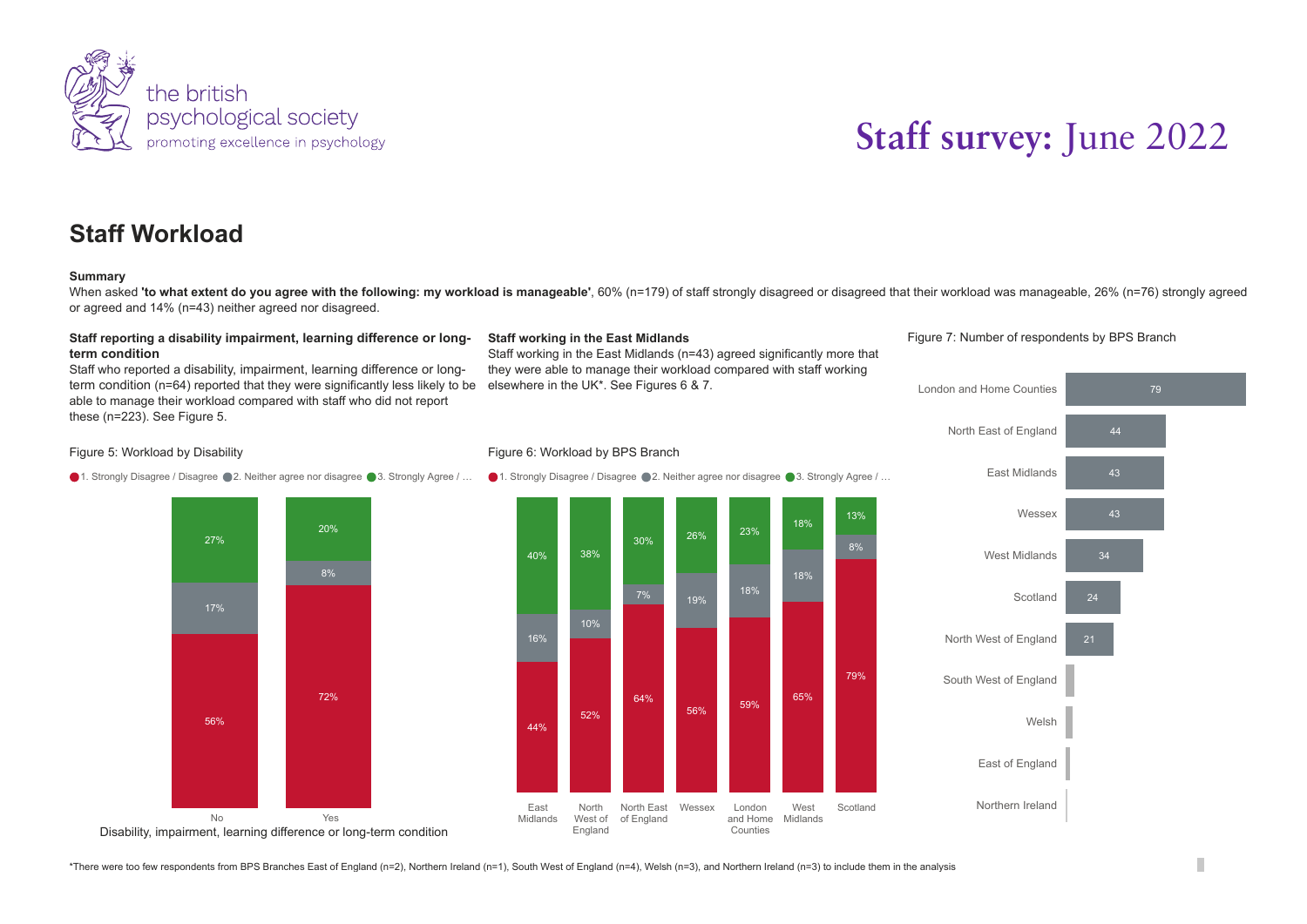

# **Main Findings and Recommendations - Staff**

#### **Summary**

Overall, staff reported that their workload remained difficult to manage, with only a quarter of staff agreeing that their workload was manageable. This was also found in the survey carried out in 2020. Staff continue to report that they do not have enough time to undertake research, with only one in seven reporting that they had enough time to undertake research. In terms of staff wellbeing, only half (51%) of staff that responded agreed that their wellbeing needs had been met by their university over the last 12 months.

## **Staff Research**

- Only 14% of staff reported that they had enough time to undertake research.
- Staff with caring responsibilities were significantly less likely to have enough time to undertake research compared with staff without caring responsibilities. This was also found in results from the 2020 survey.
- Staff working in Scotland, the West Midlands and London/home counties were significantly less likely to have enough time to undertake research compared with staff working elsewhere in the UK.

Recommendations: Universities should investigate ways to allow staff more time to undertake research, which can also be linked to finding ways to improve staff workload. Initiatives to help support staff with caring responsibilities to undertake more research should be explored.

## **Staff Wellbeing**

- Just over half (51%) of staff agreed that their wellbeing needs had been met by their university (over the last 12 months).
- Staff reporting a disability, impairment, learning difference or long-term condition were significantly less likely to agree that their wellbeing needs had been met by their university, compared with staff who did not report a disability.
- Staff in the East Midlands were more likely to agree that their wellbeing needs had been met by their university compared with staff working elsewhere in the UK.

Recommendations: Universities should investigate how they could better support staff wellbeing, especially for staff with a disability. Universities in the East Midlands may have effective strategies in place for supporting staff wellbeing they could share with other institutions across the UK.

#### **Staff Workload**

- The majority (60%) of staff strongly disagreed or disagreed that their workload was manageable.
- Staff reporting a disability, impairment, learning difference or long-term condition were significantly less likely to be able to manage their workload compared with staff who did not report a disability.
- Staff in the East Midlands were more likely to agree they can manage their workload than staff in other regions.

Recommendations: Universities should investigate how to improve staff workload, especially for staff with a disability. Universities in the East Midlands may have effective strategies in place for managing staff workload they could share with other institutions across the UK.